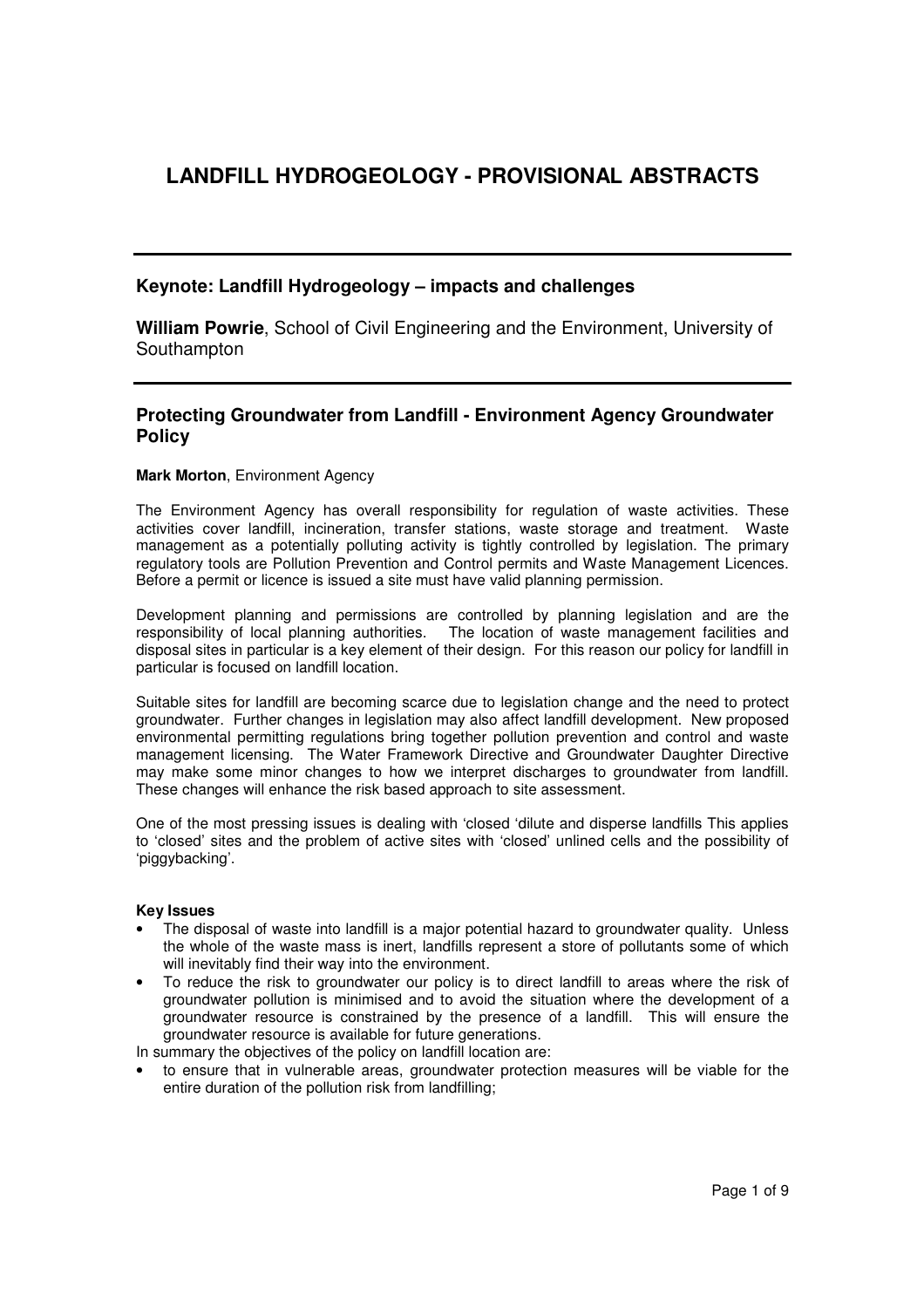• to provide a framework giving risk-based advice to waste planning authorities (WPAs) and developers. The aim is to steer development into less sensitive locations and to facilitate WPA compliance with their statutory role under the Landfill Directive.

### **Studies on Landfill Recirculation Hydrology at Beddington Landfill**

#### **Keith Knox**, Knox Associates

In a study running from July 2000 to January 2006 (Knox and Shaw, 2006), a grid of 20 vibrating wire piezometers was installed in the ~1ha base of a new landfill cell. The cell was then filled within  $\sim$ 1 year to a maximum depth of  $\sim$ 25m and clay-capped. That phase of the study provided information on:

- Lag times for rainfall infiltration events to reach the site base through increasing depths of waste, during infilling. The lag time for infiltration events in the range 20 to 50mm to reach the base of uncapped wastes started at less than 12 hours for 2m of MSW. The response time increased to ~2 days by the time there was 5m of waste. Once the waste depth had reached ~9m, events of this size produced no discrete response at the base of the wastes, but led instead to a prolonged slow rate of drainage to the base.
- Information on the drainable porosity of wastes at the base of the cell. Drawdown from leachate abstraction produced estimates of the rapidly drainable porosity for fresh MSW at depths up to a maximum of ~25m, ranging from 2.5 to 6.5%v/v (mean ~4.6%v/v).
- Information on the quantity of leachate held 'in transit' during steady state recirculation. The study showed that while abstraction continued, basal heads declined or remained steady, regardless of whether the abstracted leachate was discharged off site or re-injected. When abstraction was suspended, heads increased. This 'drain-down' continued for periods of up to at least 48 days, with total increases in leachate head of up to 2.1m

Subsequent work (Environment Agency, 2007; White et al, 2007) has modelled the drain down of leachate, providing confirmation of the limited lateral spread (10 to 15m) when leachate is recirculated via a linear sub-cap structure such as a tyre-filled trench.

In the most recent phase of the study, three shallow injection wells have been installed through the clay capped cell. Two were drilled into an existing tyre-filled 30m long sub-cap trench and the third directly into wastes, at ~10m from the trench.

An experiment to inject ~500m<sup>3</sup> of leachate during a short period (~2 weeks) is planned for the later part of 2007. This quantity has been selected to be enough to generate a significant head rise (~0.5m). Leachate will be injected under slight pressure, provided by linking each well head to a bowser that will act as a header tank.

Results of this trial and any further work will be presented in the paper. The trial will also provide information on the injection rates achievable with shallow wells.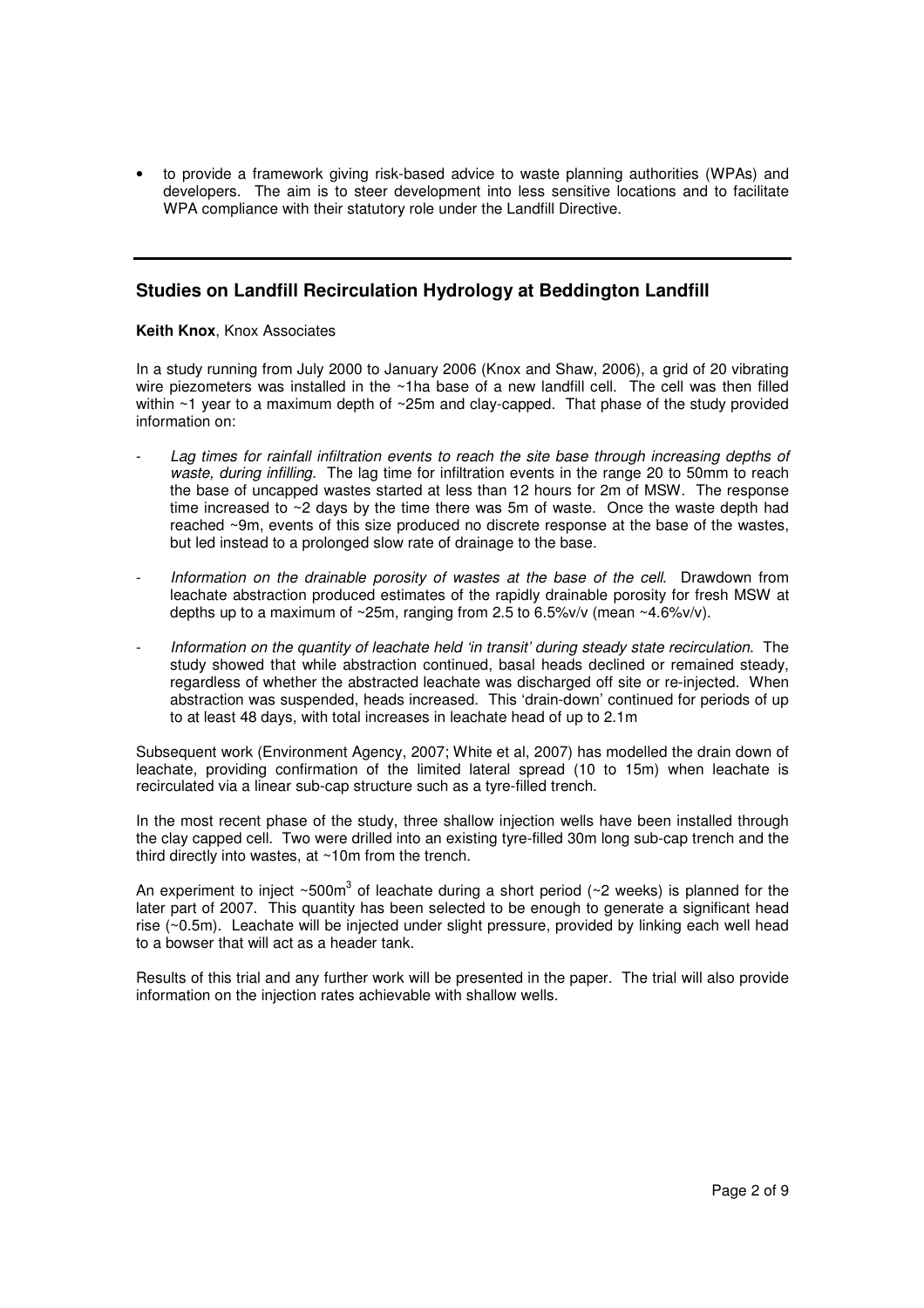# **Hydrogeological Impact of Landfill Surcharging**

#### **Nick Rukin**, Entec UK Ltd

With waste settlement rates in many non-inert landfills turning out to be greater than anticipated when planning permission was granted, operators are frequently seeing the need to place new waste over older waste to ensure appropriate landforms for landscape and cap drainage purposes. Commercially, surcharging of existing Landfill Directive compliant cells provides revenue from the additional waste without the costs associated with cell base construction. There are therefore both technical needs and commercial drivers for surcharging.

Surcharging by its nature increases the thickness of waste and, in terms of landfill hydrogeological issues, this in turn:

- reduces the drainable porosity of the existing waste, which leads to increased leachate levels if unmitigated;
- reduces the permeability (hydraulic conductivity) of the deeper waste which means the yields of retrofit wells are likely to reduce and with this potentially comes a need for more wells spaced more closely together than pre-surcharging;
- leads to a deterioration in leachate quality with acetogenic leachate from newer waste being added to perhaps more dilute, older, methanogenic leachate;
- extends the estimated time for waste stabilisation for that cell, although may bring this stabilisation timescale closer to that of more recent cells and so not affect PPC Permit surrender dates;
- provides new absorptive capacity.

This talk discusses the results from three studies which have aimed to quantify these effects.

# **Mapping Contamination by Landfill Leachates Using CFCs In Groundwater and Rivers**

**Tim Atkinson**<sup>1,2</sup>, Y Zhao<sup>1</sup>, A.Bateman<sup>2</sup> & A.Foley<sup>1</sup> <sup>1</sup> Groundwater Tracing Unit, Department of Earth Sciences, University College London<sup>2</sup>, School of Environmental Sciences, University of East Anglia

Landfills are powerful sources of Chlorofluorocarbon compounds (CFCs) that had uses as refrigerants, aerosol propellants and foam insulating gases, and were disposed along with the waste materials containing them. Landfill gases contain concentrations of CFC11, CFC12 and CFC 113 that are up to thousands of times higher than in the atmosphere. These gases partially dissolve in leachate, producing concentrations which are  $~1000$  times higher than would be produced by dissolution of atmospheric gas alone. Uncontaminated groundwaters and rivers have CFC concentrations which are either in equilibrium with the current atmosphere, or lower than this level. This great disparity between leachate and uncontaminated waters offers a means of using CFCs as tracers of environmental contamination by landfill leachate, through systematic survey of groundwater and river water samples around a site. The threshold at which diluted leachate can be detected is around 0.1-1%, compared with 10-50% for conventional indicators such as COD, CI, Fe<sup>3+</sup> or NH<sub>4</sub><sup>+</sup>. A single, systematic survey can establish the extent and pattern of a leachate plume, whereas conventional indicators must rely on monitoring continued over many years to establish rising trends above background.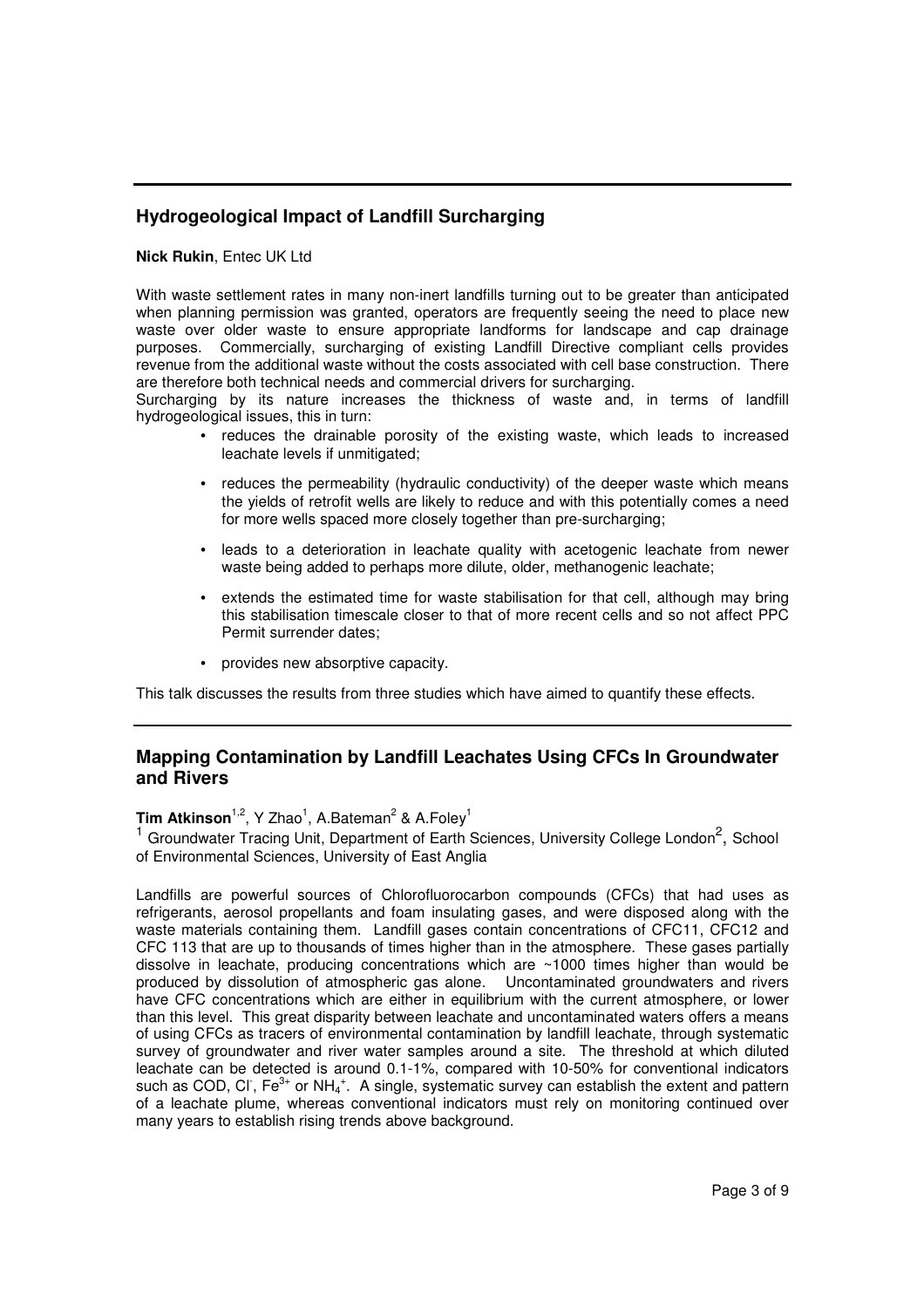Three case studies from landfills in East Anglia and one in Yorkshire are described. Two active landfills were shown to be contaminating nearby water courses with CFCs diluted to <1% of their original concentration in leachate. Two old, closed, dilute-and-disperse sites had CFC plumes that could be mapped in groundwater samples and shown to contaminate nearby streams. The active landfills produced ratios among the three CFCs in groundwater which closely matched those in landfill gases and leachates, effectively "finger-printing" their source. CFCs from old landfills showed more complex behaviour, with selective decomposition of CFC11 in the reducing conditions within leachate contamination plumes, and selective release of CFC11 into the gas phase in the unsaturated zone of the ground around each site.

# **Tritium as a Specific Indicator of Contamination from Landfill Leachate?**

#### **Howard Robinson**, Enviros

Since publication of the Environment Agency's detailed report on the Composition of Leachates at UK Landfill Sites in 1996, the isotope tritium has been widely recognized to be present at relatively high concentrations in landfill leachates, compared to levels typically found in other environmental samples. The fact that high tritium levels are so common in leachates, means that tritium has potential to be an ideal indicator of contamination that originates specifically from landfills. Data will be provided to demonstrate the value of such determinations.

To date, it has not been possible to convincingly identify the source of tritium in landfilled municipal solid waste, although several papers have suggested that specific components of waste streams may be responsible, such as cinema exit signs and other similar "gaseous tritium light sources". Data are however far from conclusive. The author will discuss the science of tritium as a tracer, and by reference to data from South African landfill sites, including many in very rural areas which are unlikely to receive such waste streams, will cast doubt on such simplistic explanations. He will also present data from a large UK dilute and attenuate landfill, where very sensitive tritium data provide the only indication of any impact on receiving waters, as a result of the efficiency with which geological strata are attenuating contaminants.

# **Environmental Monitoring and Management – Action or Distraction?**

#### **Chris Dussek**, Viridor Waste Management

In the PPC era of site management and operation, regulated operators have seen an unprecedented demand for the collection and management of environmental data arising from the 'permitted activities'. Yet the challenge to the operator has been more than simply adhering to basic schedules set out in permits, licences and planning permissions at any site. At a time when organisations are faced with an ever increasing volume of data, the requirement for timely, informative and meaningful interpretation of the data is critical, in order that appropriate actions can be undertaken by the Company in response to any monitoring event. Within a contemporary data management system, is it possible to strike a balance between prescriptive core data collection and flexible responsive monitoring? How can the tensions between risk management, legislative requirements and third party expectations be addressed and managed in a profession and consistent manner?

For the past two years, Chris Dussek has been the Environment Manager in one of the fastest growing waste management companies in the UK, and has been responsible for the delivery of contemporary environmental monitoring and management programmes across the Company's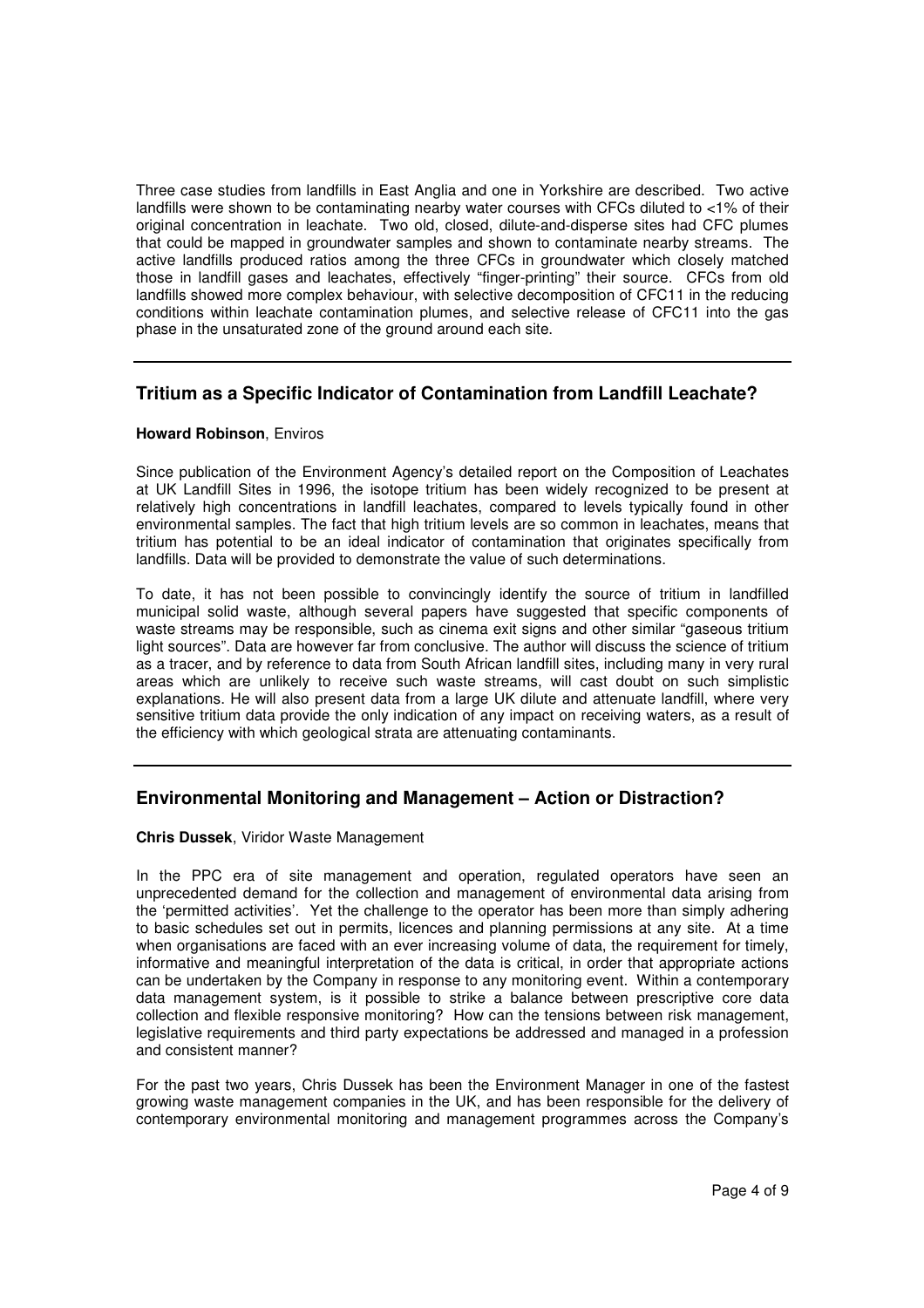portfolio of facilities across the UK. Drawing of his experiences in change management within the Company, the presentation will consider who has benefited most from the changes implemented, and will consider what lies ahead for the waste management sector with regards to data management requirements in the foreseeable future.

# **Transport of Mecoprop through Mercia Mudstone and Oxford Clay Liners**

Anne Stringfellow<sup>1</sup>, Nick Woodman<sup>1</sup>, Ana Simoes<sup>2</sup> and Hugh Potter<sup>3</sup>

1. School of Civil Engineering and the Environment, University of Southampton

2. Entec

3. Environment Agency

Mecoprop, a phenoxyalkanoic herbicide, is frequently found in leachate from UK municipal solid waste landfills. It is often chosen for consideration in landfill risk assessments because it is relatively mobile, and is designated a List I substance under the Groundwater Regulations 1998. However, little is understood about the processes that determine attenuation and transport of Mecoprop in landfill liners. Accordingly, a series of column tests was undertaken using a specially adapted triaxial cell apparatus to examine the transport of Mecoprop. Additionally, Bromide was used as a tracer and was assumed to be conservative. An analysis is presented of these breakthrough curves for transport through both Mercia Mudstone and Oxford Clay under varying pressure gradients. The most significant observation is that Mecoprop breakthrough occurred much sooner than predicted by the retardation factor derived from accompanying sorption batch tests.

# **Transport and Attenuation of Leachate in Unsaturated Sandstone**

**Adrian Butler**, Department of Civil and Environmental Engineering, Imperial College London

Landfill leachate emanating from old "dilute and disperse" sites represents a potential (and in many cases actual) threat to the integrity of groundwater. However, in the UK, whilst there are a substantial number of unlined landfills sited on major aquifers, many of these are in locations where there is a substantial unsaturated zone. Thus, there exists the possibility for attenuation of the leachate prior to it encountering the water table. An understanding of the geochemical processes affecting the fate and transport of leachate contaminants will enable more comprehensive assessments of the potential risks and liabilities posed by such sites to be made.

Such an investigation has taken place at the Burntstump landfill, situated 8 km north of Nottingham (UK) and sited on an outcrop of Sherwood sandstone. The fine friable sand has been quarried since the 1960s and the excavated volume used to store municipal waste. Filling at the site commenced in the mid 1970s and originally was unlined. In 1978 the first of what was to become a series of boreholes was installed within an area of roughly 5 m radius over one of the original waste cells. Cores of the waste and underlying sandstone were extracted and analysed for a range of physical and chemical parameters. The most recent set of analyses were obtained in 2000. The series of investigations therefore provide an important record of leachate migration and modification through the unsaturated zone for over twenty years.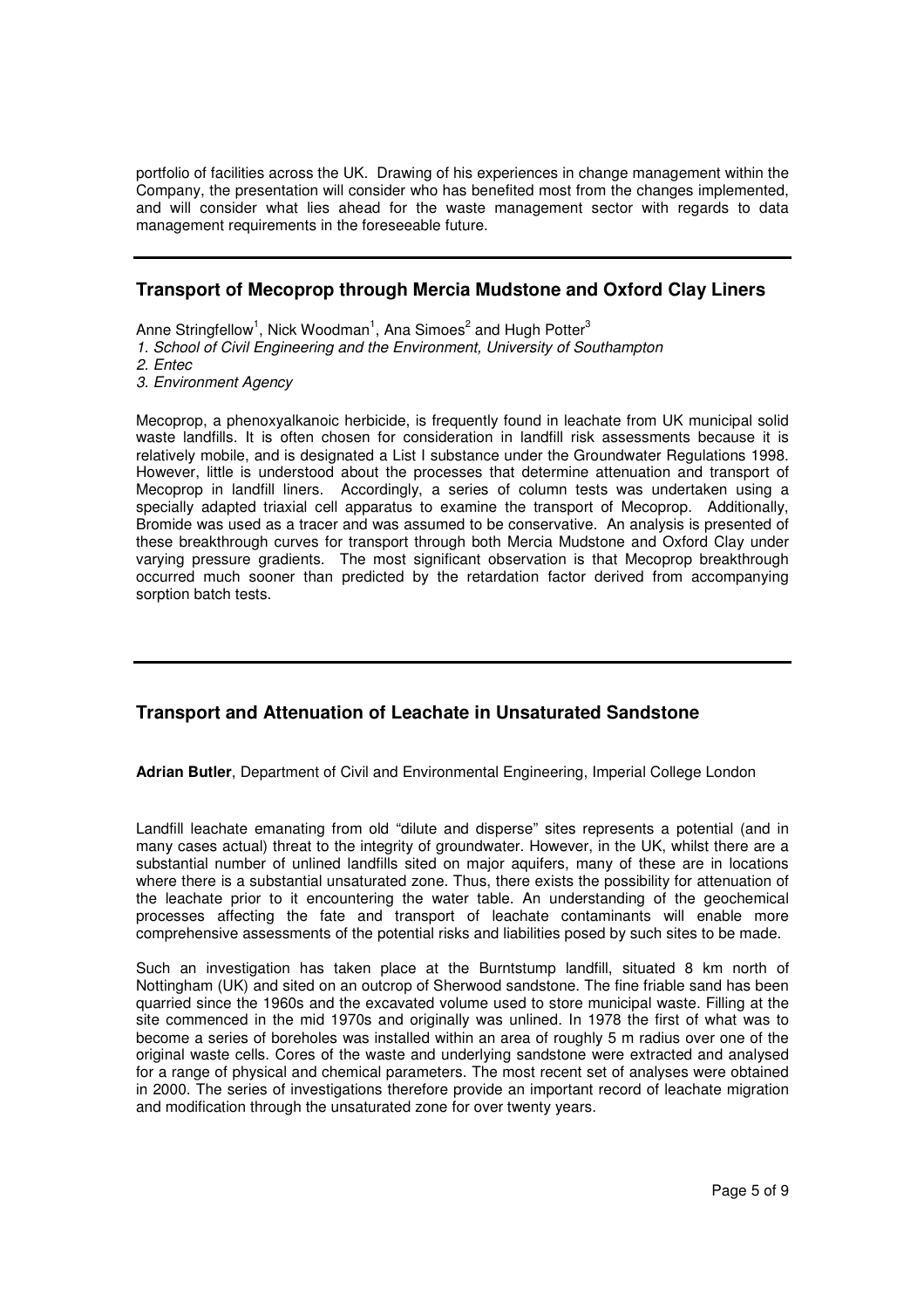The progression of the leachate front is clearly delineated by the chloride concentration profile with an average velocity of 1.6 m  $yr^{-1}$ . An interesting feature of the sequences of porewater concentration profiles is the sharp leading front of the Cl plume, indicating that little solute dispersion is occurring. This is due to the relatively uniform particle size of the sand matrix combined with the low moisture content, which has greatly constrained the available pore sizes in which flow occurs. A marked reduction in the mass of the chloride plume has been observed over the last 13 years. Analyses of core sample taken in 2000 show that the Cl profile has continued to lose mass and has now also separated into two peaks. The leading peak was located at a depth of 36 m below ground level (28 m below the base of the landfill) and in line with model predictions. The trailing peak was at a depth of 27 m bgl and was associated with a 0.3 m layer of marl and clay bands. Thus there is an indication that the changes in chloride mass are possibly due to the effects of heterogeneity, although other processes which could account for chloride removal from solution are also under consideration.

The location of the TOC front up to 1992 was commensurate with that of Cl, indicating no effective retardation. This is consistent with the very low levels of organic carbon present in the sandstone. However, marked reductions in contaminant mass (substantially greater than those of Cl) have been observed. Analyses of volatile fatty acids have indicated a progressive breakdown of VFA components leading to simpler products so that by 1991 the dominant component was ethanoic acid (56% by mass). By 2000 the entire leading front of the TOC was absent. TOC was only found to be present at relatively low concentrations  $(\sim 100 \text{ mg} l^{-1})$  above the marl/clay band. Analyses of gas concentrations at the site have indicated that there has been a change in the redox potential in the volume of contaminated unsaturated sandstone below the waste cells during the last 10 years. With predominantly anaerobic conditions giving way to aerobic. This change appears to be related to the introduction of a landfill gas extraction system at the site, which has resulted in atmospheric oxygen being drawn into the underlying environment. Although the sandstone is relatively inert (CEC  $\sim$  2 meq 100 g<sup>-1</sup>), retardation of the ammoniacal nitrogen is evident. The retardation coefficient is about 4 giving a linear equilibrium partition factor  $K_d$  of 0.15 cm<sup>3</sup> g<sup>-1</sup>. However, ammonium attenuation appears to be very low, if at all.

Geochemical modelling of the Burntstump data using PHREEQC has provided further insights into the chemical interactions between the leachate and the underlying Sherwood Sandstone. The Burntstump leachate source was conceptualised as an acidic solution moving down a onedimensional column of sandstone. Step-wise organic acid degradation and gradual pH buffering of pore waters via dolomite dissolution were successfully simulated using kinetic reactions. Cation exchange using a simple equilibrium exchange model allowed for ammonium and potassium ion retardation of a similar order of magnitude to that at Burntstump. Simulations suggested that large amounts of carbonate re-precipitation occurred behind the plume's acidic front. However, the model also showed "over buffering" (i.e. pH > 9.5) in this region, which is thought to be due to difficulties in reproducing the exact chemistry of the leachate source. Overall, the analyses indicate that 30 m of unsaturated Sherwood sandstone has the potential to substantially attenuate the impact of MSW leachate emanating from a moderately wet landfill on the underlying groundwater. This has important implications both in terms of groundwater protection and the environmental liabilities for waste operators and landfill site owners at similar sites.

### **Assessing the Risks from Hydraulically contained Landfill Sites**

**Hugh Potter**, Environment Agency and Institute for Research on Environment and Sustainability (IRES), Newcastle University

At around 200 operational and closed non-hazardous waste landfill sites in the UK, the natural groundwater level is above the base of the landfill. Often the only barrier protecting groundwater from polluting leachate is an artificially constructed liner that may be vulnerable to degradation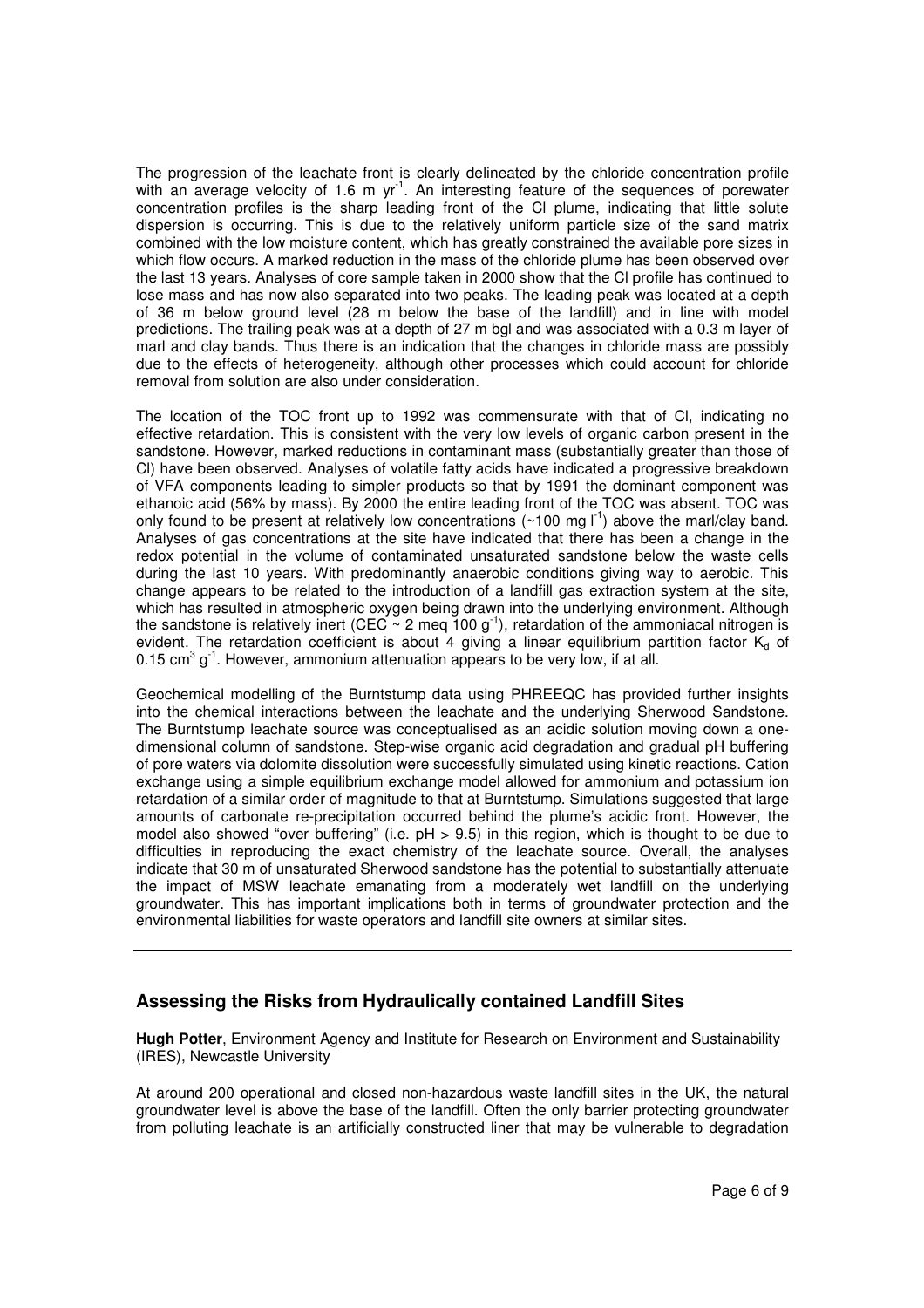and damage. About 40 to 50 of these landfills are operated on the "hydraulic containment" principle whereby leachate is pumped out to depress the leachate level in the waste to below the external groundwater level. This creates a hydraulic gradient that draws groundwater into the landfill by advection and so prevents the outward advective movement of leachate. However contaminants can also move out of the landfill by diffusion. This can be an important process in hydraulic containment sites since low permeability liners lead to very low advective flow of groundwater into the landfill, and the diffusive flux may be relatively high.

The Groundwater and Landfill Directives require hydrogeological risk assessments to be carried out to demonstrate that there will be no unacceptable risk to groundwater throughout the whole lifecycle of the landfill. For most landfill sites, the Environment Agency's LandSim model is preferred, however this is not appropriate for sub-water table sites. An alternative spreadsheet based tool has been developed to help assess the impact on groundwater from hydraulic containment landfills. This allows the diffusive flux from these sites to be estimated depending on the landfill geometry. Diffusion, advection, dispersion, retardation and decay processes are included as appropriate.

In landfills with mineral liners, lowering the liner hydraulic conductivity encourages outward diffusion of contaminants. However, increasing the hydraulic conductivity (or the leachategroundwater head difference) leads to greater volumes of leachate being generated and potential stability issues. Organic contaminants are expected to readily diffuse through geomembrane liners. Since inward advective flow through an intact geomembrane is minimal, outward diffusion of organic compounds through a defect-free geomembrane liner is greater than through a composite liner with many defects.

This paper will discuss the technical issues pertinent to hydraulic containment landfill sites including the spreadsheet tool and guidance published by the Environment Agency. Diffusion can cause significant fluxes of contaminants out of landfill sites, even against an inward advective flow of groundwater. These sites therefore have the potential to cause pollution if they are not located, designed, constructed and operated in an appropriate manner.

# **Fail-safe Engineering: Towards Sustainable Landfill**

David Hall\*, David Drury<sup>1</sup> & John McDougall<sup>2</sup>

1 Golder Associates (UK) Ltd

2 Napier University, School of Engineering & Built Environment

The issue of landfill sustainability has been, and will continue to be, an issue that the waste industry needs to address as the recognition of the time taken for equilibrium to be achieved between wastes deposited and the wider environment continues to be assessed as centuries rather than decades. A research contract has been completed, funded by DEFRA under the Waste and Resources Evidence Programme, to examine a parallel theme – that of assessing the engineering and management options that might ensure that failure of the engineering containment system of a landfill does not mean wholesale environmental damage.

The research work builds on research contained in the Equilibrium Project, the results of which have been previously published (Hall et al, 2005). However, the earlier work looked primarily at the groundwater impacts from inorganic species contained in the leachates of processed/treated MSW residues. This project builds on the one of the key findings of the earlier work in that landfill sites will need to achieve a hydraulic equilibrium as well as a chemical equilibrium. Our current management regime for the majority of landfills in Europe is to fill small cells to reduce leachate production and to cap sites once they are full. Couple this with the requirements to maintain a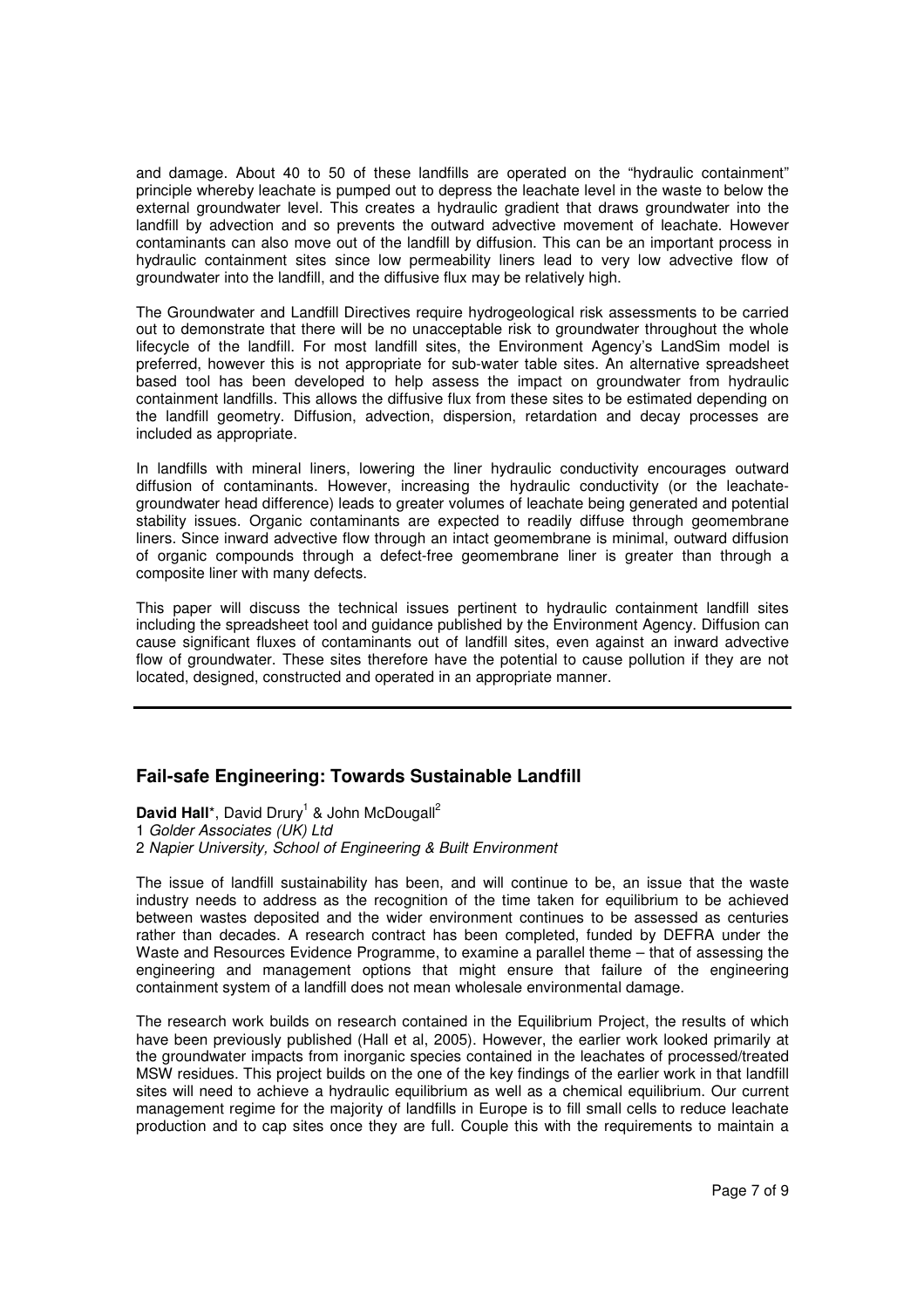small hydraulic head on the basal liner and we end up with a site that is in the greater part unsaturated. It seems quite conceivable that at some point in the future, when the leachate reaches some specific quality standard, all management controls can be removed from the site. The consequence of doing this is that the leachate level will rise within the waste, and resaturate wastes that have been unsaturated for decades/centuries. Leakage will increase dramatically, but there is also likely to be a short term increase in the concentrations of contaminants within the leachate. Overtopping of the containment system is quite possible with a subsequent risk to surface water quality without the benefits of the purifying powers of the soil inherent in any discharge to groundwater.

This research project has modeled the hydraulics via the HBM model (McDougall, 2007) and fate and transport of resultant leakage (using GoldSim) to both groundwater and surface water (the latter looking solely at the overtopping issue). The effects of site geometry as well as different waste streams (MSW, Mechanical Biological Treatment Residues and Incinerator Bottom Ash), have been investigated, along with a number of options to mitigate against the consequences of premature site closure.

### **Do More Detailed Hydrogeological Risk Assessment Tools Support Better Regulation of Landfill?**

#### **Alan Herbert** & Kim Gray, ESI Ltd

Quantitative hydrogeological risk assessments have been required for licensing and, more recently, permitting landfill sites for many years. These have become quite familiar and there are well established templates and procedures for constructing such risk assessments so as to comply with the Environment Agency's requirements. It is worth remembering however that landfill sites are amongst the most complex hydrogeological problems that modellers will face. They combine engineered and natural low permeability barriers with strong chemical environments. These lead to complex three-dimensional chemical transport pathways with, again, complex reactive transport processes along the risk pathways.

The new Landfill Regulations require very high levels of containment that lead to the potential lifetime over which the site continues to pose a potential risk being very long. Indeed, the Environment Agency promote a timescale of assessment of thousands of years – longer than the timescale of the human historical record!

When the requirement for quantitative risk assessment first arose, simplified representations of the pollutant linkage, involving representations of the pathways along which contaminants might travel, were developed and simple software tools developed to quantify the risks. These were used to compare different approaches to landfill design and give confidence that the proposed facility would not give rise to unacceptable risks.

A recent trend has been to increase the level of detail in these models, as exemplified by the recent release of Landsim 2.5. We argue that the additional complexity inevitably only addresses a small part of the grossly simplified model. In so doing it leads to much less transparent models that are harder to use, and gives a misleading impression of the capability of these tools to represent the detail of the conceptual model. It is important that the results are used appropriately as a guide to judgement and that the site operators and regulators remember how simplified and uncertain these models really are over the timescales of appraisal.

An additional concern is the level of verification and validation that has been applied to the more sophisticated models. Numerical approximations have inevitably been used and simplifications and methods that were appropriate for simple steady-state representations of the pollutant linkages are less robust when attempting to represent the evolution of the system over time. These shortcomings are probably not always obvious to the user of these models, again making it